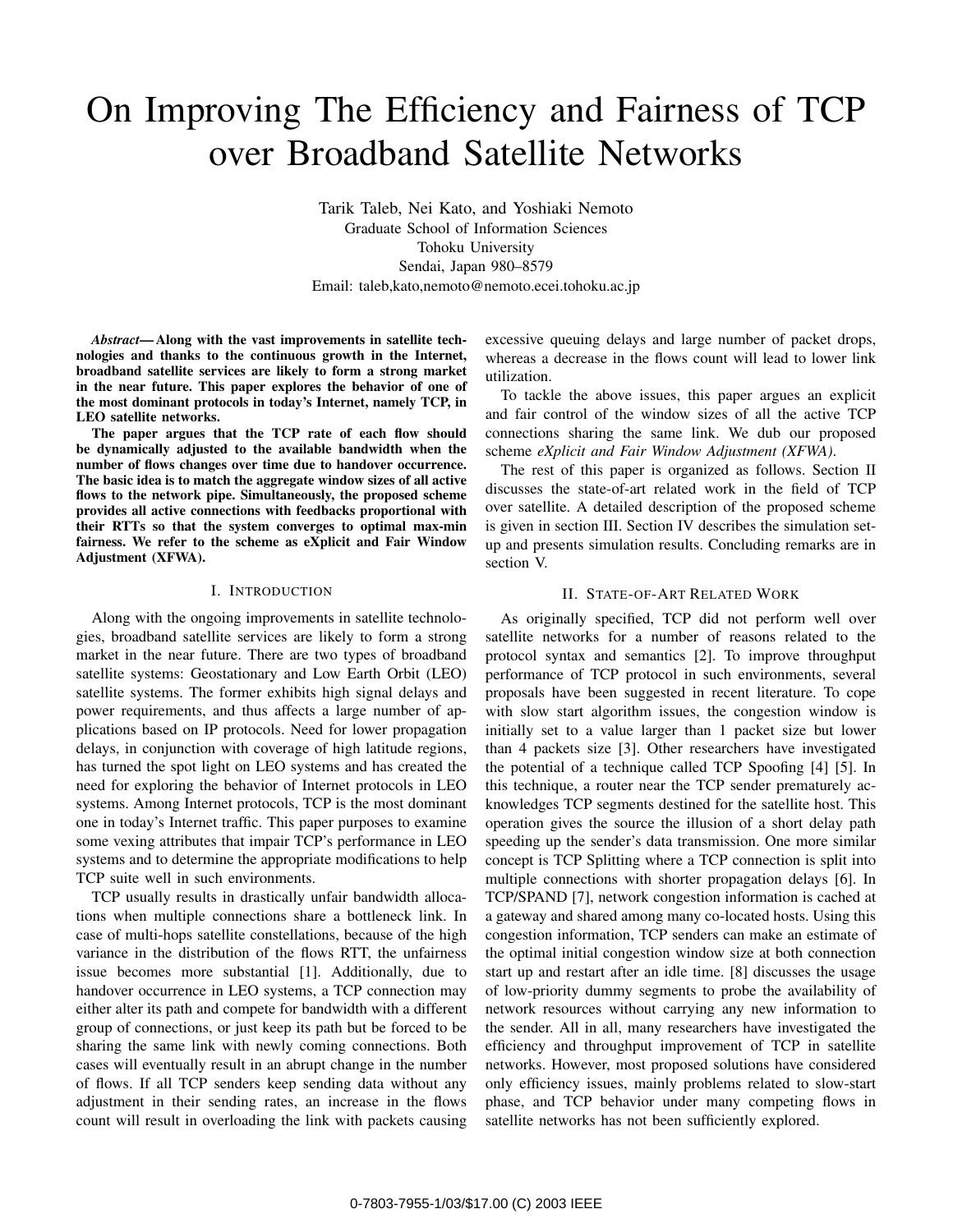Current TCP implementations do not communicate directly with the network elements for explicit signaling of congestion control. TCP sources infer the congestion state of the network only from implicit signals such as arrival of ACKs, timeouts, and receipt of duplicate acknowledgments (dupACKs). In the absence of such signals, the TCP congestion window grows up to the maximum socket buffer advertised by the receiver. In case of multiple flows competing for the capacity of a given link, this additive increase policy will cause severe congestion, degraded throughput, and unfairness.

One approach to control congestion is to employ scheduling mechanisms, fair queuing, and intelligent packet-discard policies such as Random Early Marking (REM) [9] and Random Early Discard (RED) [10] combined with Explicit Congestion Notification (ECN) [11]. These policies require a packet loss to signal the network congestion to TCP sources early. However, in case of large delay links (e.g. satellite links), these policies become inefficient and may still cause timeouts forcing TCP senders to invoke the slow-start phase. By the time the source starts decreasing its sending rate because of a packet loss, the network may have already been overly congested. Low et al. [12] have shown through mathematical analysis the inefficiency of these Active Queue Management schemes (AQM) in environments with high bandwidth-delay product such as satellite networks.

AQM limitations can be mitigated by adding some new mechanisms to the routers to complement the endpoint congestion avoidance policy. These mechanisms should allow network elements between a TCP source and a TCP destination to acknowledge the source with its optimal sending rate. By so doing, the whole system becomes self-adaptive to traffic demands and more active in controlling congestion and buffer overflows. To tackle TCP limitations in high bandwidth-delay product networks, several studies have been conducted providing valuable insight into TCP dynamics in such environments. TCP-Vegas [13] attempts to compute optimal setting of the window size based on an estimate of the bandwidth-delay product for each TCP connection. As knowledge of the RTT and the bandwidth-delay product of the network is not usually available at network elements, TCP-Vegas requires extensive modifications to current TCP implementations in end-systems.

Katabi et al. [14] proposed a new congestion control scheme, eXplicit Control Protocol (XCP). The scheme substantially outperforms TCP in terms of efficiency in high bandwidth-delay product environments. However, the main drawback of this protocol is that it assumes a pure XCP network and requires significant modifications at the endsystem. Explicit Window Adaptation (EWA) [15] and WINdow TRAcking and Computation (WINTRAC) [16] suggest an explicit congestion control scheme of the window size of TCP connections as a function of the free buffer value similar in spirit to the idea of Choudhury et al. [17]. Since the computed feedback is a function of only buffer occupancy and does not take into account link delay or link bandwidth, the two schemes are likely to run into difficulty in face of high bandwidth or large delay links similarly to AQMs. Additionally, EWA and WINTRAC achieve fairness only in the distribution of the maximum achievable window size. The two schemes remain grossly unfair towards connections with high variance in their RTTs distribution.

#### III. EXPLICIT AND FAIR WINDOW ADJUSTMENT

The scheme requires routers to maintain a table of active flows ID, an estimate of their RTTs, and their last packet transmission time. Prior knowledge of the RTT estimates is usually not available at network elements in terrestrial networks. However, taking advantage of some fundamental attributes of LEO networks, the proposed scheme can compute an estimate of the RTT. By a simple monitoring of the backward and forward traffic of each flow, routers can compute the number of hops traversed by both ACK and data packets using the Time to Live (TTL) field in IP headers. Let  $H_b$  and *H<sup>f</sup>* denote the number of hops traversed by an ACK and a data packet before entering the router in question, respectively. Since the value of the inter-satellite link delay, *ISLdelay*, remains constant in satellite networks, and the queuing delays have minimal contribution in the one-way propagation delay, the flow RTT can be estimated as:

$$
RTT = 2 \cdot (H_b + H_f + 2) \cdot ISL_{delay}.
$$

A flow is considered to be in progress if the time elapsed since its last packet transmission time is inferior than a predetermined threshold *δ*. This threshold is always updated to the most recent estimate of the average RTT, *RT Tavg*, of all active flows traversing the router.

When multiple TCP connections share a bottleneck link, XFWA matches the aggregate window size of all active TCP flows to the network pipe while at the same time providing all the connections with feedbacks proportional to their RTT values. The feedback of the *i th* TCP connection is:

$$
feedback_i = \frac{RTT_i}{\sum_{j=1}^{N} RTT_j} (Bw \cdot RTT_{avg} + Q_{size}), \qquad (1)
$$

where  $N$ ,  $Q_{size}$ , and  $Bw$  are the total number of TCP flows that traverse the router, the router's queue size, and the link bandwidth, respectively.

One of the most attributes of this feedback is that it allows the scheme to automatically adapt to the number of active TCP flows, the buffer size, and the bandwidth-delay product of the network. This attribute eventually helps to adjust the protocol's aggressiveness and to prevent persistent queues from forming. To achieve min-max fairness, the first term of equation (1) reallocates bandwidth between individual flows in proportion with their RTTs.

The window feedback is computed every  $RTT_{avg}$  time and is written in the receiver's advertised window (RWND) field carried by the TCP header of ACKs similar in spirit to the EWA approach [15]. This operation neither requires modifications to the protocol implementations in the end system, nor does it need modifying the protocol itself. RWND value can only be downgraded: If the original value of the receiver's advertised window, which is set by the TCP receiver,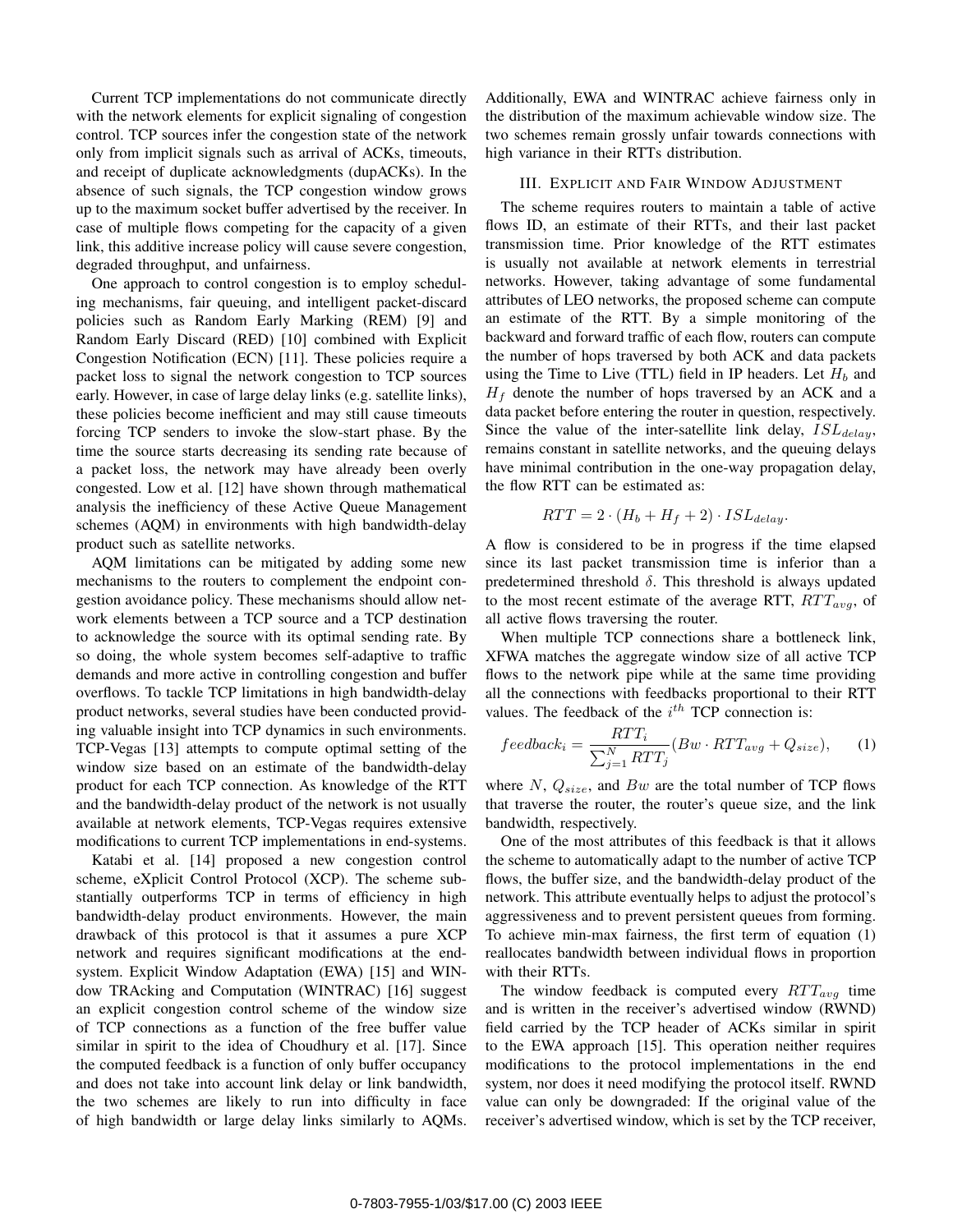

Fig. 1. Simulation Topology

exceeds the feedback value computed by a downstream node, RWND is reduced then to the computed feedback value. A more congested router later in the path can further mark down the feedback by overwriting the RWND field. Ultimately, the RWND field will contain the optimal feedback from the bottleneck along the path.

#### IV. PERFORMANCE EVALUATION

The performance evaluation relies on computer simulation, using Network Simulator (ns) [18]. To illustrate the issues at hand, a satellite network is modelled as a one network bottleneck shared by various connections (Fig.1). The bottleneck link is composed of three hops. The *ISLdelay* value is set to 20*ms*. All up-links and down-links are given a capacity equal to 10*M bps* and their delays are set to 20*ms*. In all simulations, TCP sources implement the TCP NewReno version. The data packet size is fixed to 1000*B* and buffers are equal to the bandwidth-delay product of the bottleneck link. All routers use Drop-Tail as their packet-discarding policy. Simulations were all run for 20*s*, a duration long enough to ensure that the system has reached a consistent behavior.

#### *A. Robustness to Dynamic Changes in Traffic Demands*

In this experiment, all flows traverse the same number of hops (3 satellites) resulting in each source having an RTT of 160*ms* (Fig.1-(a)). The ISL link bandwidth is set to 1*.*5*M bps* (e.g. T1).

In order to examine how XFWA adapts to sudden change in traffic demands, the following scenario is considered. At the beginning of the simulation, 4 flows are activated. After 5*s*, another 4 flows are launched. At time  $t = 10s$ , two flows of the first 4 flows  $<sup>1</sup>$  close. After 5*s*, two flows of the second 4</sup> flows  $2$  stop transmitting data. The remaining connections are left active until the end of the simulation.

The growths of TCP segment numbers of the simulated flows are plotted in Fig.2. The figure demonstrates the robustness of XFWA to sudden change in traffic demands. With XFWA, the slope of the segment number lines decreases at time  $t = 5s$  as 4 new flows enter the system, and increases at time  $t = 10s$  and  $t = 15s$  as a result of extra bandwidth becoming available for the remaining active connections. Observe that XFWA helps all flows to progress fairly and to behave in an identical way, whereas, in case of only standard TCP, all TCP flows exhibit great deviations.



Fig. 3. Average Bottleneck Queue and Link Throughput

The queue occupancy of the bottleneck link and the average throughput, measured in intervals of 100*ms*, are presented in Fig.3.

Fig.3-(a) shows that without XFWA, the throughput fluctuates irregularly. The throughput loss is mainly due to the synchronization of packet drops and their simultaneous recovery. In contrast, XFWA's utilization is always near the total capacity of the link and exhibits very limited oscillations.

Fig.3-(b) indicates that without XFWA, TCP senders increase their window size until they cause buffer overflows. This cycle occurs repeatedly and causes the queue size to oscillate more frequently. Changes in traffic demands result also in transient overshoots in the queue size. These transient overshoots and the large oscillations in the queue size can cause timeouts and frequent underflows, thereby resulting in substantially idling the bottleneck link. On the other hand, with XFWA, the buffer underflows, mostly due to the change in traffic demands, are brief and do not significantly affect the bottleneck link utilization. While XFWA aims to reduce queue sizes to minimum by preventing persistent queues from forming, it is observed that the obtained bottleneck queue size remains constant and is larger than a certain number of packets. This is mainly due to the simultaneous release of entire windows of packets, in a single burst, at the beginning of each RTT. One possible solution to this issue is the

<sup>1</sup>in Fig.2 the 3*rd* and 4*th* connections

 $^{2}$ in Fig.2 the  $5^{th}$  and  $6^{th}$  connections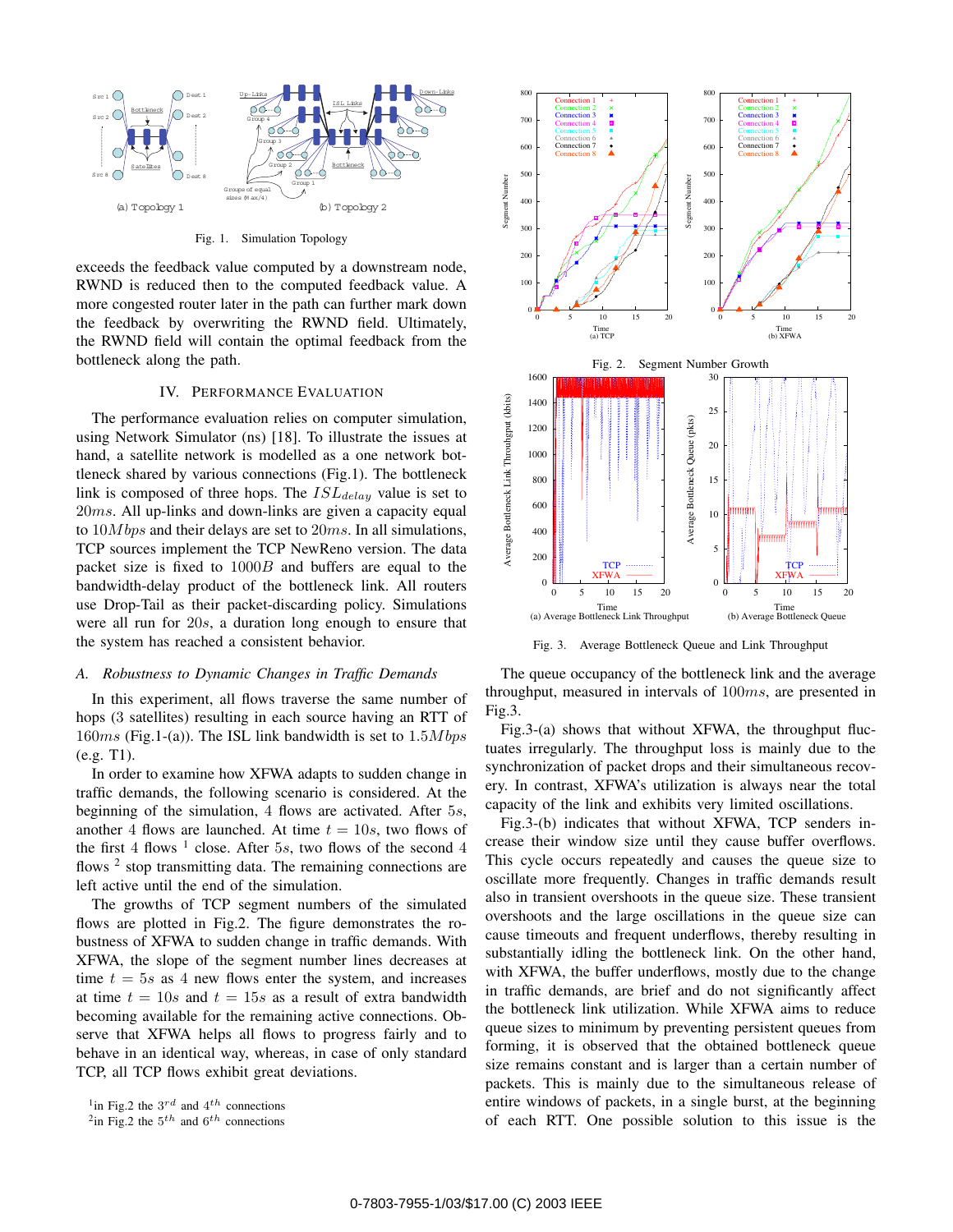

Fig. 4. Segment Number Growth (Access Link Type T1)

transmission of packets in a steady stream (multiple, small bursts) over the entire course of the RTT [19].

#### *B. Robustness to Variance in The Flows RTT Distribution*

To explore the performance of XFWA in environments with high variance in the RTT distribution, the network topology depicted in Fig.1-(b) is considered. All flows are grouped in four equally-sized groups. Flows belonging to the *i th* group traverse  $2i + 1$  satellites causing each flow to have an RTT of  $(2i + 2) \cdot 40ms$ . A number of test scenarios was created by setting the Inter-Satellite Link to different typical link speeds: 1*.*5*M bps* (e.g. T1), 10*M bps* (e.g. T2), 45*M bps* (e.g. T3), and 155*M pbs* (e.g. OC3). For each link type, a maximum number of flows, *MAX*, is fixed so that a minimum value of link fair-share can be guaranteed among all competing flows.

The segment number growths of the TCP connections in case of the access link T1 are plotted in Fig.4. The figure demonstrates the robustness of the proposed scheme to variance in the flows RTT distribution. With the XFWA scheme, the progress of all TCP connections remains parallel during the running time of the simulation. This is because the XFWA scheme divides the available bandwidth fairly among all competing flows while taking into account each flow's RTT. In contrast, in case of standard TCP, which is grossly unfair towards connections with higher RTTs, the segment number growths of the TCP flows exhibit great deviations. Fig.5 confirms the fairness of the proposed scheme and demonstrates the greediness of standard TCP. In case of XFWA, all the flows could send nearly the same amount of packets, whereas, in case of standard TCP, short RTT connections conquer most of the link bandwidth and send significantly larger number of packets compared to the long RTT connections.

## *C. Performance Evaluation with WEB-Like Traffic*

Since a large number of flows in today's Internet are short WEB-like flows, the remainder of this section discusses the interaction and resulting impacts of such dynamic traffic on the XFWA scheme. It has been reported in [20] that WEB-like traffic tends to be self-similar in nature. In [21], it is shown that self-similar traffic can be modelled as several ON/OFF TCP



Fig. 6. Link Utilization & Loss Rate in The Presence of Web-like Traffic (Persistent Flows Count 10, Access Link T2)

sources whose ON/OFF periods are derived from heavy-tailed distributions such as the Pareto distribution. In this experiment, a scenario where a mix of 10 long-lived FTP flows and a number of non-persistent flows compete for the bottleneck link bandwidth is considered. The considered network configuration is similar to that of Fig. 1-(a). The ISL link bandwidth is set to 10*M bps* (e.g T2). The simulation starts with 10 persistent connections at time  $t = 0s$ . The persistent TCP flows remain open until the end of the simulation. At time  $t = 5s$ , the On-Off TCP flows are activated and remain open for a duration of 10*s*. The On/Off periods of the non-persistent connections are derived from Pareto distributions with the mean On period and the mean Off period set to 160*ms*, a value on the average equal to the flows RTT. This choice is made deliberately to prevent the On/Off TCP sources from entering the slow-start phase even after periods of idleness. This will thus help to illustrate the resiliency of the XFWA even in the case of significant amount of burstiness in the network.

Fig.6 shows the bottleneck utilization and drops rate for different number of On/Off flows count. The results demonstrate the resiliency of the XFWA scheme to accommodate bursty traffic. The scheme maintains higher utilization of the bottleneck link and significantly reduces the number of drops even for higher number of On/Off flows. The main reason behind this performance is that, unlike standard TCP, the XFWA algorithm attempts to bound the aggregate window sizes of all active TCP flows to the bandwidth-delay product of the network and thus avoids overloading the bottleneck link with packets.

#### V. CONCLUSION

In this paper, we proposed an explicit and fair window adjustment method to improve TCP performance over satellite networks. The proposed scheme controls the overall network utilization by matching the sum of window sizes of all active TCP connections to the bandwidth-delay product. Min-max fairness is achieved by providing each connection with a feedback value proportional to its RTT. Signaling feedbacks